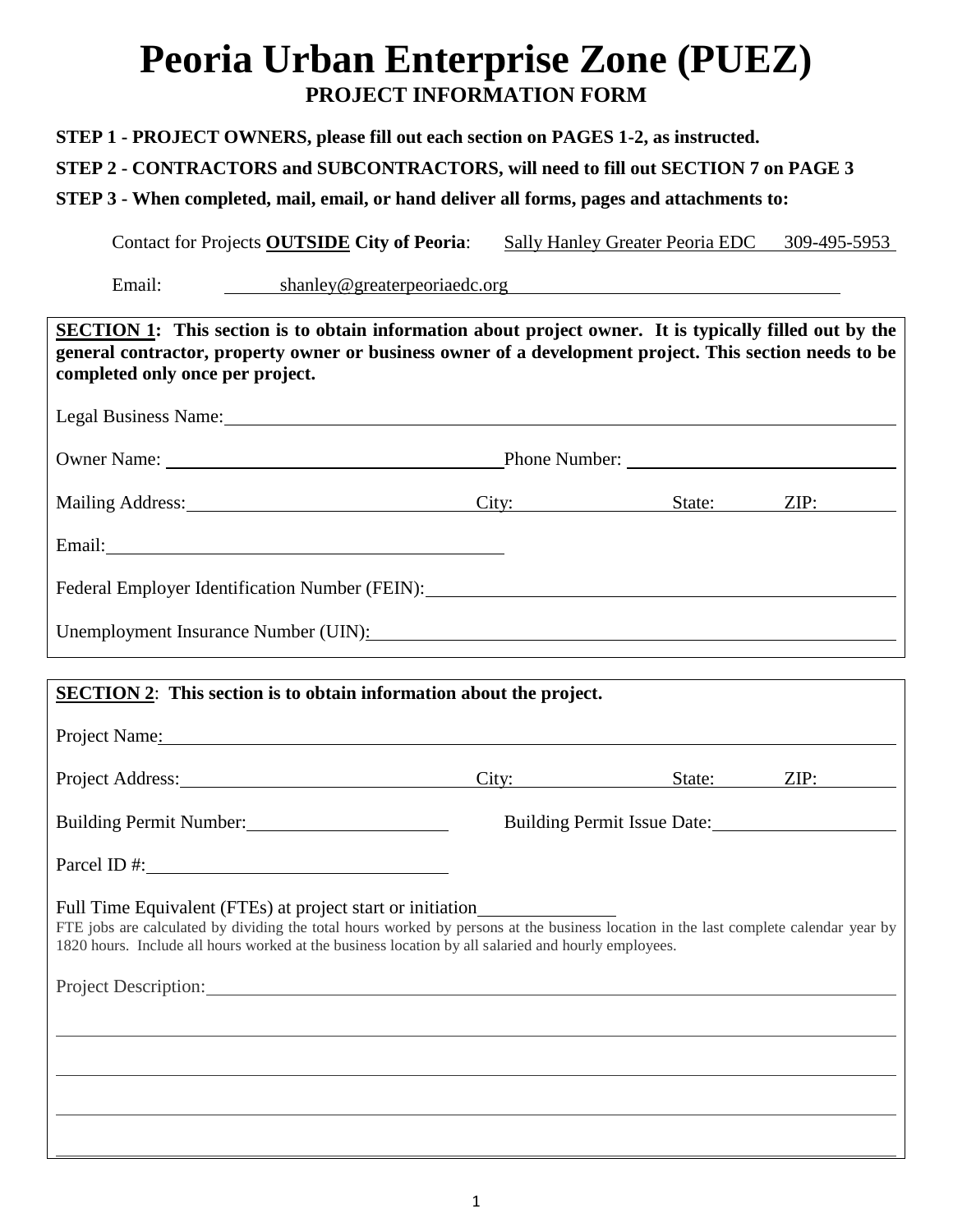| <b>SECTION 3:</b> This section is to obtain estimates about cost, timelines and FTEs regarding the project. |  |  |  |  |
|-------------------------------------------------------------------------------------------------------------|--|--|--|--|
| Estimated TOTAL projects costs:                                                                             |  |  |  |  |
| Estimated TOTAL building materials costs:                                                                   |  |  |  |  |
| Estimated TOTAL labor costs:                                                                                |  |  |  |  |
| Estimated FTEs at project conclusion:<br>Estimated project completion date:                                 |  |  |  |  |

**SECTION 4: Enterprise Zone Fee** - The Illinois General Assembly (20 ILCS 655/8.2.c.) has allowed for enterprise zones to charge an administrative fee of no more than 0.5% of the cost of building materials of the project associated with the specific Enterprise Zone, with a maximum fee of no more than \$50,000. Contractors/Project Owners will not receive exemption certificates or property tax abatements until the Enterprise Zone fee is paid.

| Estimated Cost of TOTAL Building Materials \$ |                                                                       | $\bar{x}$ .005 = |  |
|-----------------------------------------------|-----------------------------------------------------------------------|------------------|--|
|                                               | Maximum fee $= $50,000$ . Please attach payment with this application |                  |  |

**SECTION 5:** Attachments - Attach the following documents to this application:

- a copy of the building permit issued for the project
- Enterprise Zone fee payment

## **SECTION 6: Certification -**

 $\overline{a}$ 

I, (*owner of property)*, do solemnly affirm that to the best of my knowledge, the above information is correct and this application complies in all respects with the designating ordinances of the Peoria Urban Enterprise Zone as adopted by one of its designating local governments (*City of Peoria, County of Peoria, Village of Peoria Heights, City of West Peoria, Village of Bartonville, Village of Mapleton, and Village of Bellevue*.) where the project is located.

I further affirm that I have read and understand the attached PUEZ Sales Tax Exemption Incentives and Requirements and Peoria Urban Enterprise Zone Property Tax Abatement Incentive and Requirements, and that given such requirements, I wish to explicitly apply for the following local incentives (check with an 'X' all that apply).<sup>1</sup> All other enterprise zone incentives will also be available to the property owner, as applicable.

> Sales Tax Exemption on Building Materials Property Tax Abatement (if marked, fill out page 3/Section 7)

I furthermore affirm and agree to provide information on investments, certified payroll (if applicable), and jobs created or retained as from time to time may be required for closing out of the project.

| Subscribed and sworn to before me this | dav                  |
|----------------------------------------|----------------------|
| of                                     |                      |
|                                        |                      |
|                                        |                      |
| <b>Notary Seal</b>                     | <b>Notary Public</b> |

 $(Print$  Name)

(Signature of Owner)

<sup>&</sup>lt;sup>1</sup> Some project owners may opt to decline incentives to avoid requirements that are tied to such incentives. For example, a project owner may not want to pay prevailing wages on his project that is budgeted over \$50,000 (the prevailing wage threshold). He thus forgoes receiving the sales tax exemption incentive through the enterprise zone, but will still receive the property tax abatement.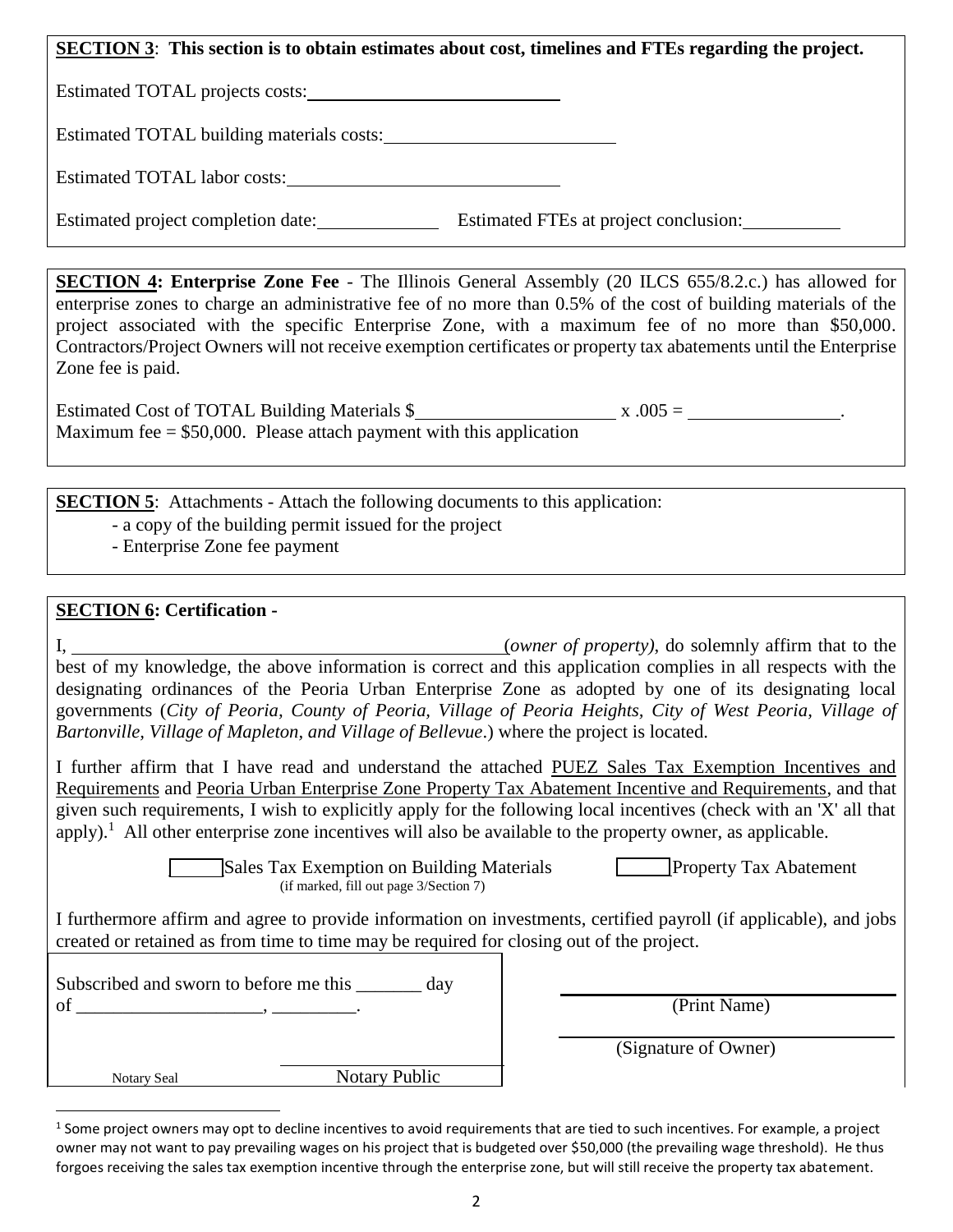| <b>SECTION 7: Each contractor or subcontractor purchasing materials needs to fill out Section 7.</b><br>You therefore may need to make copies for each contractor or subcontractor.                                                                                                                               |                                                             |  |  |  |
|-------------------------------------------------------------------------------------------------------------------------------------------------------------------------------------------------------------------------------------------------------------------------------------------------------------------|-------------------------------------------------------------|--|--|--|
|                                                                                                                                                                                                                                                                                                                   |                                                             |  |  |  |
| Address: <u>City: State: Zip:</u>                                                                                                                                                                                                                                                                                 |                                                             |  |  |  |
|                                                                                                                                                                                                                                                                                                                   |                                                             |  |  |  |
|                                                                                                                                                                                                                                                                                                                   |                                                             |  |  |  |
| Address: <u>City: State: Zip:</u>                                                                                                                                                                                                                                                                                 |                                                             |  |  |  |
|                                                                                                                                                                                                                                                                                                                   |                                                             |  |  |  |
|                                                                                                                                                                                                                                                                                                                   | FEIN #: Unemployment Insurance #: Unemployment Insurance #: |  |  |  |
|                                                                                                                                                                                                                                                                                                                   |                                                             |  |  |  |
| Amount of <b>YOUR</b> contract that consists of building materials qualified for exemption \$                                                                                                                                                                                                                     |                                                             |  |  |  |
| Percentage of <b>YOUR</b> contract amount that consists of building materials qualified for exemption: ______%                                                                                                                                                                                                    |                                                             |  |  |  |
| <b>YOUR</b> Expected Completion Date:                                                                                                                                                                                                                                                                             |                                                             |  |  |  |
| It is the responsibility of the contractor to ensure that all materials qualify under Illinois Department of Revenue<br>requirements.<br>By signing the certification form, I certify that all work on this project will be done in compliance with the<br>State of Illinois Prevailing Wage Act (if applicable). |                                                             |  |  |  |
| Upon request and in order to receive Enterprise Zone benefits, I will provide the Zone Administrator proof<br>of certified payroll (if applicable) to meet the requirements of the Peoria Urban Enterprise Zone.                                                                                                  |                                                             |  |  |  |
|                                                                                                                                                                                                                                                                                                                   |                                                             |  |  |  |
|                                                                                                                                                                                                                                                                                                                   |                                                             |  |  |  |
| Print Name:                                                                                                                                                                                                                                                                                                       |                                                             |  |  |  |
|                                                                                                                                                                                                                                                                                                                   |                                                             |  |  |  |
|                                                                                                                                                                                                                                                                                                                   |                                                             |  |  |  |
|                                                                                                                                                                                                                                                                                                                   |                                                             |  |  |  |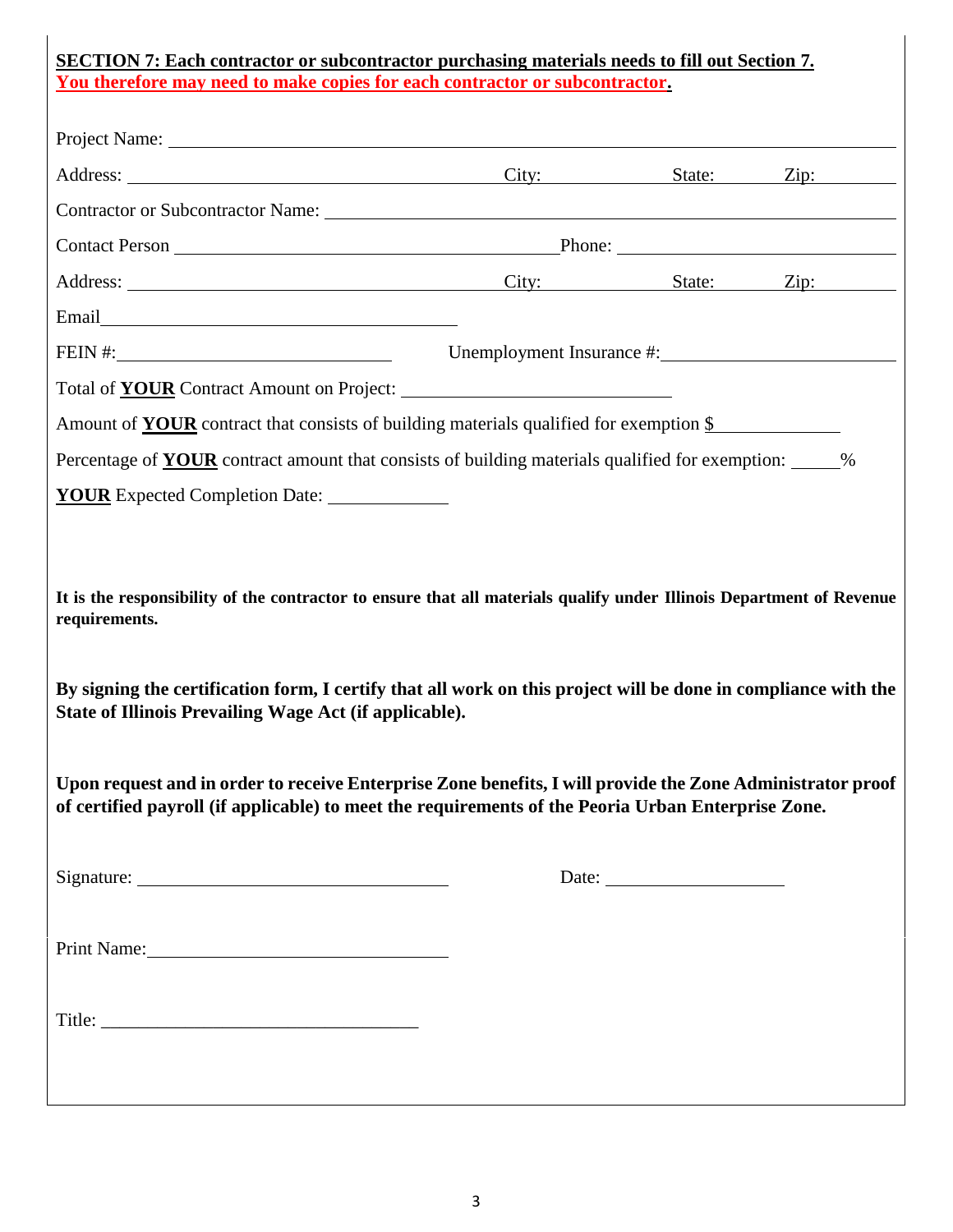## **Peoria Urban Enterprise Zone Sales Tax Exemption Incentive and Requirements**

Each retailer who makes a qualified sale of building materials to be incorporated into real estate in the Peoria Urban Enterprise Zone for the purpose of remodeling, rehabilitation or new construction, may deduct receipts from such sales when calculating the tax imposed by the State of Illinois under and pursuant to Retailers' Occupation Tax Act (35 ILCS 120/5k), subject to all of the following conditions being met:

- i. The County or Municipality has issued a building or other permit required by any of the applicable codes or ordinances of the County or Municipality;
- ii. The project or property owner seeking an incentive does not owe any fines, fees or overdue taxes;
- iii. The State of Illinois has issued a certificate of approval, to the start of construction, a copy of which is required to be provided to the applicable retailer at the time of sale and maintained by such retailer in its books and records for the purposes of documenting any such deduction;
- iv. The exemption allowed hereby shall be limited to and shall only apply to any remodeling, rehabilitation or new construction of any commercial, industrial, or manufacturing building or structure within the zone where the total amount of the project, as per the building or zoning permit, exceeds \$5,000;
	- 1. **If the total amount of any commercial, industrial or manufacturing project as per the building or zoning permit exceeds \$50,000 it must be constructed using prevailing wage rates** or show proof that a project labor agreement has been entered into in order to qualify for the Enterprise Zone sales tax exemptions; however, if a property owner does not apply for or seek any sales tax exemption incentives through the Enterprise Zone, that property owner is not required to pay the prevailing wage rates required herein;
	- 2. A project owner, developer, contractor or subcontractor seeking Enterprise Zone incentives shall sign a prevailing wage agreement and submit certified payroll documentation to the Zone Administrator, or other requested documentation, as proof that prevailing wage requirements pursuant to this Agreement are being followed;
	- 3. If the Designating Local Governments, Zone Administrator or Zone Management Organization discover that a project owner, developer, contractor or subcontractor has not followed prevailing wage requirements pursuant to this Agreement, the project owner, developer, contractor or subcontractor shall be liable for the difference between what was paid to workers and the prevailing wage for all hours worked, as well as, owe the Zone Management Organization a 20% penalty of the underpayment. In addition the worker(s) is owed 2% of the amount of any such penalty for each month during which underpayments remain unpaid. For a second or subsequent violation the 20% penalty is increased to 50% and the 2% penalty is increased to 5%.
- v. The exemption allowed hereby shall also be limited to and shall only apply to any remodeling, rehabilitation or new construction of any owner-occupied residential building or structure within the zone where the total amount of the residential project, as per the building or zoning permit, exceeds \$5,000.
	- 1. An owner-occupied residential building or structure shall be defined as a structure capable of housing two or less family units.